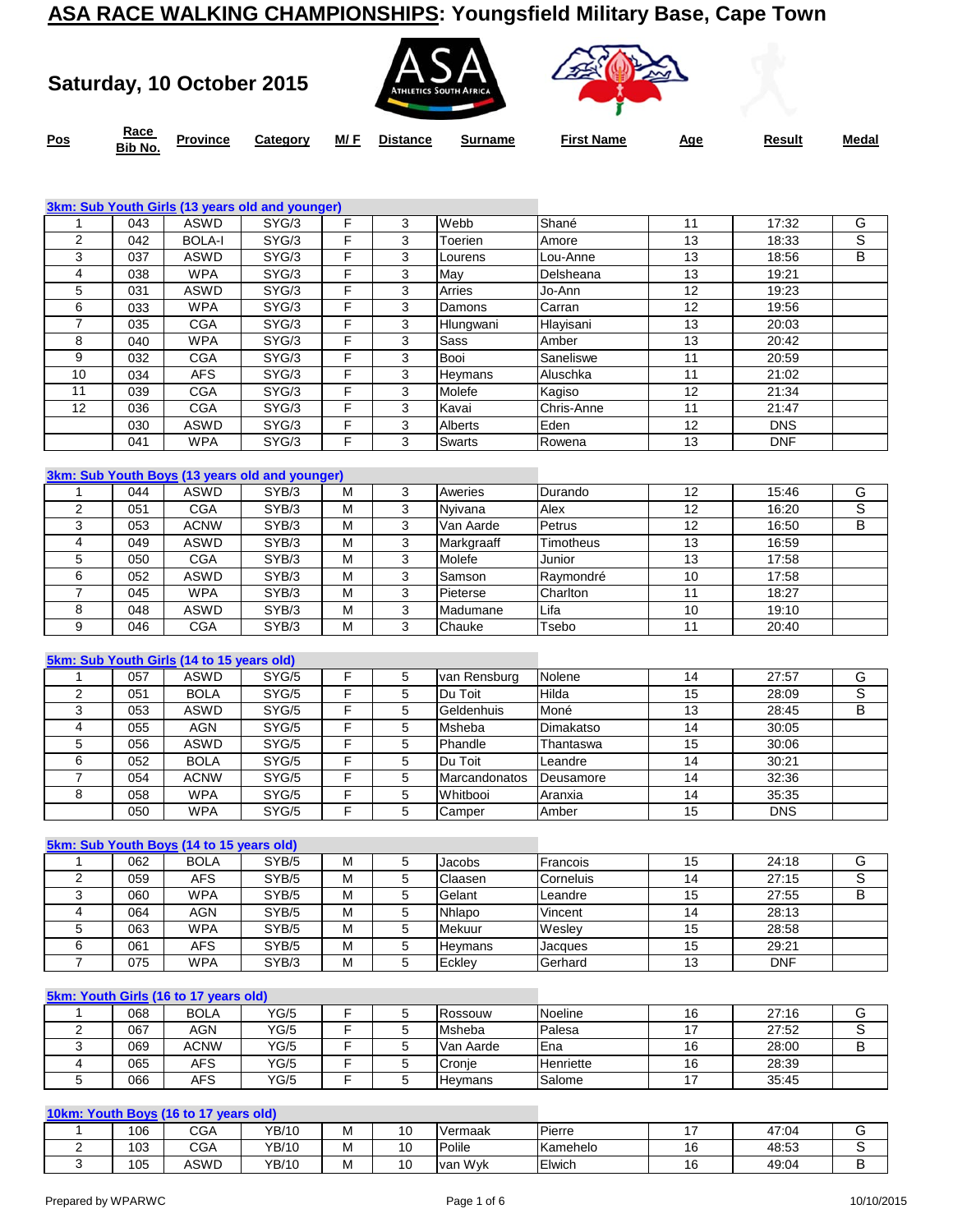**Saturday, 10 October 2015**





| Pos                 | Race<br>Bib No.                  | <b>Province</b>                         | Category     | M/F | <b>Distance</b> | <b>Surname</b>     | <b>First Name</b>    | <b>Age</b>            | Result     | Medal          |
|---------------------|----------------------------------|-----------------------------------------|--------------|-----|-----------------|--------------------|----------------------|-----------------------|------------|----------------|
| 4                   | 100                              | <b>BOLA</b>                             | YB/10        | М   | 10              | Colling            | Hanru                | 15                    | 49:15      |                |
| 5                   | 104                              | CGA-I                                   | <b>YB/10</b> | M   | 10              | Swart              | <b>Andries Louis</b> | 16                    | 50:30      |                |
| 6                   | 101                              | CGA                                     | <b>YB/10</b> | M   | 10              | Hlongwane          | Vusi                 | $\overline{17}$       | 51:14      |                |
| $\overline{7}$      | 102                              | <b>WPA</b>                              | YB/10        | M   | 10              | Jansen             | Remo                 | 16                    | 1:00:31    |                |
|                     |                                  | 10km: Junior Men (18 to 19 years old)   |              |     |                 |                    |                      |                       |            |                |
| 1                   | 110                              | <b>CGA</b>                              | JM/10        | M   | 10              | Pule               | Tumisang             | 18                    | 47:39      | G              |
| 2                   | 107                              | <b>CGA</b>                              | JM/10        | M   | 10              | Masoka             | Sipho                | 19                    | 50:54      | S              |
| 3                   | 108                              | <b>KZNA</b>                             | JM/10        | M   | 10              | Mdunge             | Vukani               | 19                    | 52:45      | B              |
| 4                   | 109                              | <b>WPA</b>                              | JM/10        | M   | 10              | Pieterse           | Juandray             | 18                    | 54:02      |                |
|                     | 10km: Masters Men (40-44)        |                                         |              |     |                 |                    |                      |                       |            |                |
| 1                   | 111                              | <b>WPA</b>                              | M40/10       | M   | 10              | McDonald           | Ross                 | 42                    | 53:08      | G              |
| $\overline{2}$      | 113                              | <b>ASWD</b>                             | M40/10       | M   | 10              | Plaatjies          | Louis                | 40                    | 58:18      | S              |
| 3                   | 112                              | <b>CGA</b>                              | M40/10       | M   | 10              | Molale             | Wessel               | 43                    | 1:01:01    | B              |
|                     |                                  |                                         |              |     |                 |                    |                      |                       |            |                |
|                     | 10km: Masters Men (45-49)        | <b>AGN</b>                              | M45/10       | M   | 10              |                    | Keith                | 48                    | 56:58      | G              |
| 1<br>$\overline{2}$ | 117                              | <b>WPA</b>                              | M45/10       | M   | 10              | Reynolds<br>Fisher | Ebrahima             | 48                    | 58:28      | S              |
| 3                   | 114<br>115                       | <b>AGN</b>                              | M45/10       | M   | 10              | Mosebedi           | Piet                 | 45                    | 58:38      | В              |
|                     |                                  |                                         |              |     |                 |                    |                      |                       |            |                |
|                     | 10km: Masters Men (50-54)        |                                         |              |     |                 |                    |                      |                       |            |                |
| 1                   | 121                              | <b>CGA</b>                              | M50/10       | M   | 10              | Von Bieneke        | Lebeauf              | 50                    | 49:51      | G              |
| $\overline{2}$      | 119                              | <b>AGN</b>                              | M50/10       | M   | 10              | Oosthuizen         | Frans                | 53                    | 59:39      | S              |
| 3                   | 122                              | <b>WPA</b>                              | M50/10       | M   | 10              | Williams           | Clive                | 50                    | 1:03:06    | B              |
|                     | 118                              | CGA                                     | M50/10       | M   | 10              | Johannes           | Aubrey               | 51                    | <b>DNF</b> |                |
|                     | 120                              | CGA                                     | M50/10       | M   | 10              | Scott              | Wayne                | 51                    | <b>DNF</b> |                |
|                     | 10km: Masters Men (55-59)        |                                         |              |     |                 |                    |                      |                       |            |                |
| 1                   | 125                              | <b>CGA</b>                              | M55/10       | M   | 10              | Meyer              | Carl                 | 58                    | 53:16      | G              |
| 2                   | 123                              | <b>AGN</b>                              | M55/10       | M   | 10              | Coetzee            | Johann               | 57                    | 58:33      | S              |
| 3                   | 126                              | <b>WPA</b>                              | M55/10       | M   | 10              | Nel                | Kobus                | $\overline{57}$       | 1:05:35    | B              |
| 4                   | 127                              | <b>AGN</b>                              | M55/10       | M   | 10              | Venter             | Fanie                | 55                    | 1:08:22    |                |
| 5                   | 124                              | <b>WPA</b>                              | M55/10       | M   | 10              | Fransman           | Willem               | 58                    | 1:08:40    |                |
|                     | 10km: Masters Men (60-64)        |                                         |              |     |                 |                    |                      |                       |            |                |
| 1                   | 130                              | <b>BOLA</b>                             | M60/10       | M   | 10              | Kotze              | Frans                | 63                    | 1:03:00    | G              |
| $\overline{2}$      | 129                              | <b>CGA</b>                              | M60/10       | M   | 10              | Donnelly           | Bernard              | 60                    | 1:04:05    | S              |
| 3                   | 128                              | <b>WPA</b>                              | M60/10       | M   | 10              | Anthony            | Kenny                | 63                    | 1:04:07    | B              |
|                     |                                  |                                         |              |     |                 |                    |                      |                       |            |                |
| 1                   | 10km: Masters Men (65-69)<br>131 | <b>WPA</b>                              | M65/10       | M   | 10              | Van Zyl            | Johan                | 66                    | 58:37      | G              |
| $\overline{2}$      | 132                              | <b>WPA</b>                              | M65/10       | М   | 10              | Whyte              | Roy                  | 68                    | 1:13:05    | $\overline{s}$ |
|                     |                                  |                                         |              |     |                 |                    |                      |                       |            |                |
|                     | 10km: Masters Men (70-75)        |                                         |              |     |                 |                    |                      |                       |            |                |
| 1                   | 133                              | <b>CGA</b>                              | M70/10       | M   | 10              | Mhlongo            | Sidwell              | 72<br>$\overline{70}$ | 1:07:05    | G              |
|                     | 134                              | <b>WPA</b>                              | M70/10       | M   | 10              | Watson             | Mathew               |                       | DQ         |                |
|                     | <b>10km: Masters Men (75-79)</b> |                                         |              |     |                 |                    |                      |                       |            |                |
| 1                   | 135                              | ASWD                                    | M75/10       | M   | 10              | Morgan-Smith       | David                | 78                    | 1:07:57    | G              |
| $\overline{2}$      | 136                              | AGN                                     | M75/10       | M   | 10              | Viviers            | Flip                 | 76                    | 1:13:26    | $\overline{s}$ |
|                     | 10km: Masters Men (80-84)        |                                         |              |     |                 |                    |                      |                       |            |                |
| $\mathbf{1}$        | 137                              | <b>WPA</b>                              | M80/10       | M   | 10              | Hotston            | John                 | 84                    | 1:24:20    | G              |
|                     |                                  |                                         |              |     |                 |                    |                      |                       |            |                |
|                     |                                  | 10km: Junior Women (18 to 19 years old) |              |     |                 |                    |                      |                       |            |                |
| $\mathbf{1}$        | 138                              | <b>CGA</b>                              | JW/10        | F   | 10              | De Winnaar         | Udelle               | 18                    | 55:28      | G              |

2 | 140 | AGN | JW/10 | F | 10 |Matseba | Whitney | 18 | 1:02:18 | S 141 CGA JW/10 F 10 Mazibuko Buyisiwe 19 1:02:33 B

4 | 142 | AGN | JW/10 | F | 10 |Wiid |Juane | 19 | 1:02:36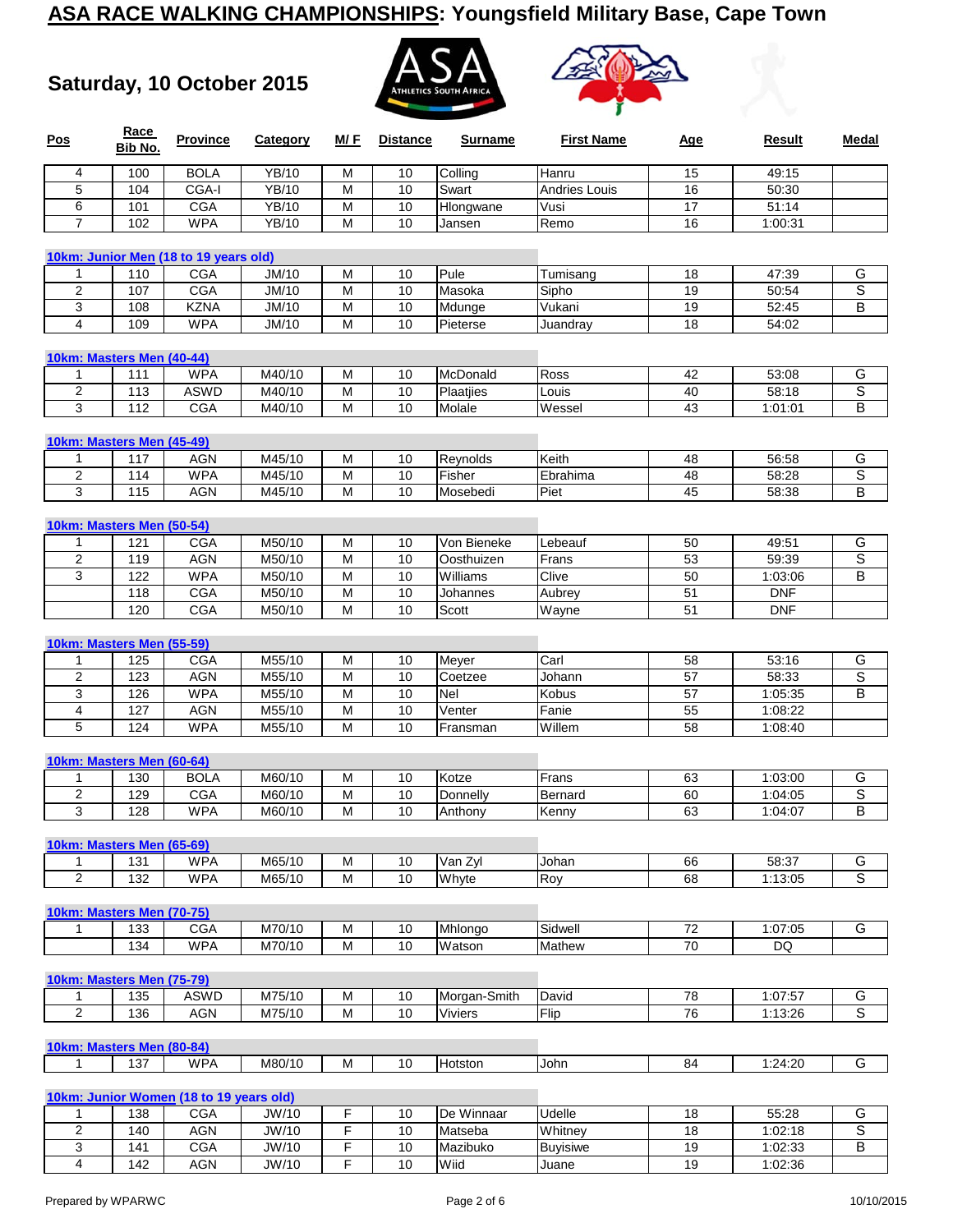**Saturday, 10 October 2015**





| Pos                     | Race<br>Bib No. | <b>Province</b>             | Category             | M/ F   | <b>Distance</b> | <b>Surname</b> | <b>First Name</b>  | <u>Age</u>      | Result             | Medal          |
|-------------------------|-----------------|-----------------------------|----------------------|--------|-----------------|----------------|--------------------|-----------------|--------------------|----------------|
|                         |                 | 10km: Masters Women (30-35) |                      |        |                 |                |                    |                 |                    |                |
| 1                       | 143             | CGA                         | W30/10               | F      | 10              | Lisa           | Patterson          | 33              | 1:00:28            | G              |
|                         |                 |                             |                      |        |                 |                |                    |                 |                    |                |
|                         |                 | 10km: Masters Women (35-39) |                      |        |                 |                |                    |                 |                    |                |
| 1                       | 144             | AGN                         | W35/10               | F      | 10              | Viljoen        | Ronel              | 37              | 59:42              | G              |
|                         |                 |                             |                      |        |                 |                |                    |                 |                    |                |
|                         |                 | 10km: Masters Women (40-44) |                      |        |                 |                |                    |                 |                    |                |
| 1                       | 147             | <b>AGN</b>                  | W40/10               | F      | 10              | Serdyn         | Mariaan            | 44              | 59:27              | G              |
| 2                       | 146             | <b>CGA</b>                  | W40/10               | F      | 10              | Lendrum        | Bronwyn            | 42              | 1:03:46            | S              |
| 3                       | 145             | WPA-I                       | W40/10               | F      | 10              | <b>Buckle</b>  | Leza               | 40              | 1:10:09            | B              |
|                         |                 | 10km: Masters Women (45-49) |                      |        |                 |                |                    |                 |                    |                |
| 1                       | 148             | <b>WPA</b>                  | W45/10               | F      | 10              | Els            | Suzelle            | 45              | 1:06:26            | G              |
| 2                       | 149             | <b>CGA</b>                  | W45/10               | F      | 10              | Krog           | Lauren             | 46              | 1:09:06            | S              |
|                         |                 |                             |                      |        |                 |                |                    |                 |                    |                |
|                         |                 | 10km: Masters Women (50-54) |                      |        |                 |                |                    |                 |                    |                |
| 1                       | 155             | CGA                         | W50/10               | F      | 10              | Van Buuren     | Lesley             | 53              | 54:19              | G              |
| 2                       | 154             | <b>CGA</b>                  | W50/10               | F      | 10              | Phillips       | Lauren             | 51              | 1:03:12            | S              |
| 3                       | 153             | KZNA-I                      | W50/10               | F      | 10              | Le Febour      | Jeanine            | 50              | 1:04:20            | B              |
| 4                       | 150             | <b>WPA</b>                  | W50/10               | F      | 10              | Adams          | Carlyn             | 53              | 1:04:52            |                |
| 5                       | 151             | <b>KZNA-I</b>               | W50/10               | F      | 10              | Fuchs          | Sharon             | 50              | 1:06:14            |                |
| 6                       | 152             | <b>CGA</b>                  | W50/10               | F      | 10              | Jacobs         | Caroline           | 54              | 1:08:43            |                |
|                         |                 | 10km: Masters Women (55-59) |                      |        |                 |                |                    |                 |                    |                |
| 1                       | 159             | KZNA                        | W55/10               | F      | 10              | Smith          | Sue                | 59              | 1:02:34            | G              |
| $\boldsymbol{2}$        | 180             | <b>WPA</b>                  | W55/10               | F      | 10              | Williams       | Gail               | 57              | 1:04:57            | S              |
| 3                       | 156             | <b>WPA</b>                  | W55/10               | F      | 10              | Burger         | Erdine             | 58              | 1:05:43            | B              |
| 4                       | 158             | <b>CGA</b>                  | W55/10               | F      | 10              | Rothero        | Carol              | 58              | 1:08:19            |                |
| 5                       | 157             | <b>WPA</b>                  | W55/10               | F      | 10              | Fransman       | Edwina             | 56              | 1:15:15            |                |
|                         |                 |                             |                      |        |                 |                |                    |                 |                    |                |
|                         |                 | 10km: Masters Women (60-64) |                      |        |                 |                |                    |                 |                    |                |
| 1                       | 163             | <b>CGA</b>                  | W60/10               | F      | 10              | Nell           | Barbara            | 60              | 59:56              | G              |
| 2                       | 162             | <b>AGN</b>                  | W60/10               | F      | 10              | Knoetze        | Retha              | 60              | 1:03:54            | S              |
| 3<br>4                  | 161             | <b>CGA</b>                  | W60/10               | F      | 10              | Blackburn      | Debbie             | 63              | 1:09:25            | B              |
| 5                       | 164<br>165      | <b>AGN</b><br><b>WPA</b>    | W60/10<br>W60/10     | F<br>F | 10<br>10        | Pentz<br>Roux  | Annatjie<br>Isabel | 64<br>62        | 1:09:33<br>1:13:20 |                |
|                         |                 |                             |                      |        |                 |                |                    |                 |                    |                |
|                         |                 | 10km: Masters Women (65-69) |                      |        |                 |                |                    |                 |                    |                |
| 1                       | 169             | <b>AGN</b>                  | W65/10               | F      | 10              | Koekemoer      | Winnie             | 65              | 1:01:51            | G              |
| $\overline{c}$          | 167             | <b>WPA</b>                  | W65/10               | F      | 10              | Josephs        | Wendy              | 66              | 1:05:06            | $\overline{s}$ |
| 3                       | 166             | <b>WPA</b>                  | W65/10               | F      | 10              | Aver           | Carol-Ann          | 69              | 1:10:16            | B              |
| 4                       | 168             | <b>WPA</b>                  | $\overline{W}$ 65/10 | F      | 10              | Kettlewell     | Charlotte          | 67              | 1:14:03            |                |
| 5                       | 170             | <b>AGN</b>                  | W65/10               | F      | 10              | Van der Walt   | Carol              | 66              | 1:14:19            |                |
| 6                       | 171             | CGA                         | W65/10               | F      | 10              | Wilson         | Jenny              | 65              | 1:16:24            |                |
|                         |                 |                             |                      |        |                 |                |                    |                 |                    |                |
|                         |                 | 10km: Masters Women (70-74) |                      |        |                 |                |                    |                 |                    |                |
| 1                       | 172             | <b>AGN</b>                  | W70/10               | F      | 10              | Greyvenstein   | Annatjie           | 70              | 1:02:38            | G              |
| $\overline{\mathbf{c}}$ | 175             | <b>WPA</b>                  | W70/10               | F      | 10              | Williams       | Christine          | 73              | 1:14:33            | S              |
| $\overline{3}$          | 174             | AGN                         | W70/10               | F      | 10              | <b>Strauss</b> | Kiebet             | $72\,$          | 1:14:47            | B              |
| 4                       | 173             | <b>CGA</b>                  | W70/10               | F      | 10              | Jarvis         | Mary               | $\overline{70}$ | 1:18:35            |                |
|                         |                 | 10km: Masters Women (75-80) |                      |        |                 |                |                    |                 |                    |                |
| 1                       | 177             | <b>WPA</b>                  | W75/10               | F      | 10              | Norton         | Margaret           | 75              | 1:21:45            | G              |
| 2                       | 178             | <b>CGA</b>                  | W75/10               | F      | 10              | Strydom        | Wilma              | 76              | 1:22:40            | $\overline{s}$ |
| 3                       | 176             | <b>CGA</b>                  | W75/10               | F      | 10              | Harriss        | Hazel              | 75              | 1:22:42            | $\overline{B}$ |
|                         |                 |                             |                      |        |                 |                |                    |                 |                    |                |
|                         |                 | 10km: Masters Women (85-89) |                      |        |                 |                |                    |                 |                    |                |
| $\mathbf{1}$            | 179             | CGA                         | W90/10               | F      | $10\,$          | Rootenberg     | Cecily             | $90\,$          | 1:37:23            | G              |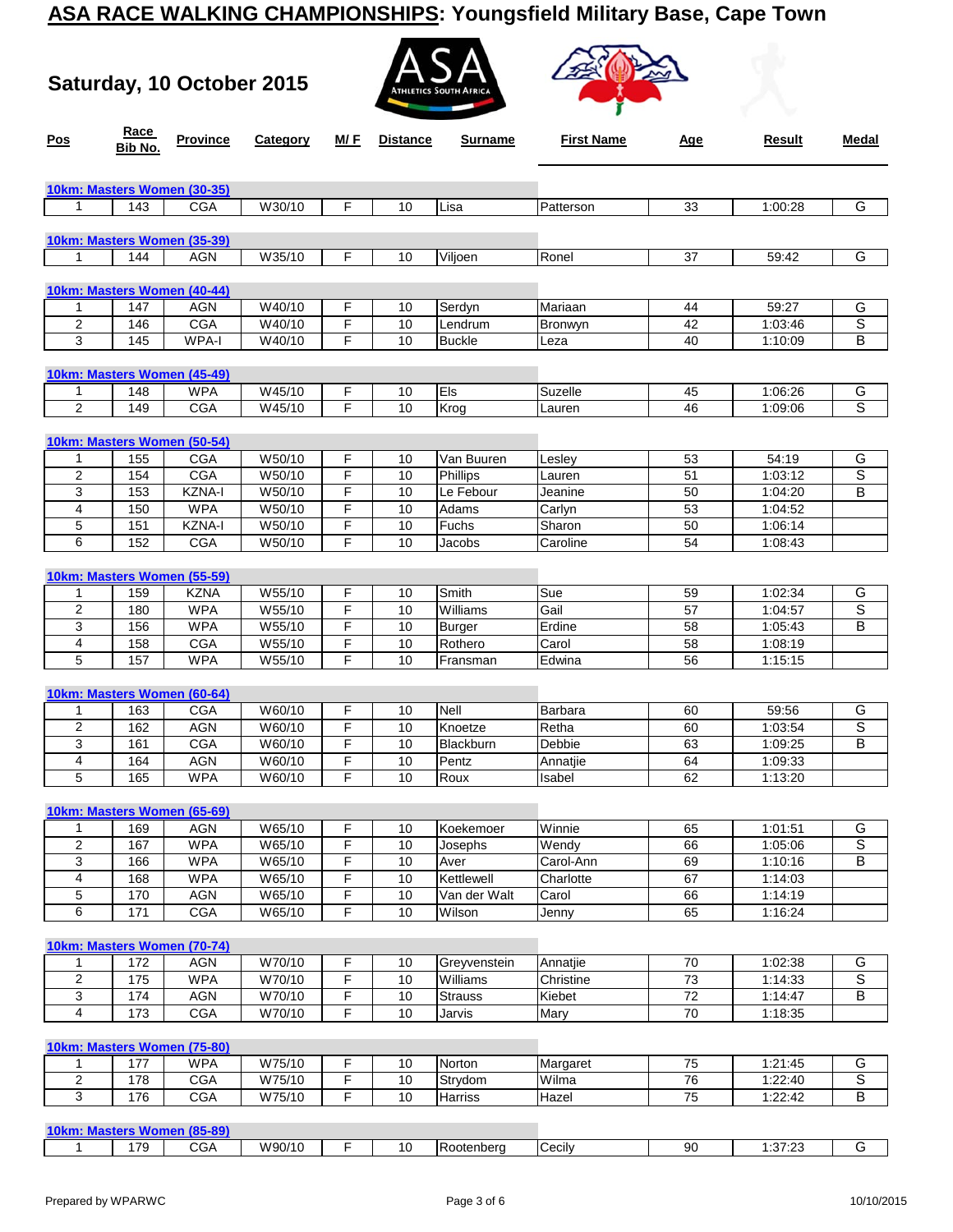**Saturday, 10 October 2015**





| Pos                                       | Race<br>Bib No. | <b>Province</b>             | Category         | M/F    | <b>Distance</b> | Surname           | <b>First Name</b> | <u>Age</u>      | Result             | Medal                   |
|-------------------------------------------|-----------------|-----------------------------|------------------|--------|-----------------|-------------------|-------------------|-----------------|--------------------|-------------------------|
|                                           |                 | 20km: Masters Women (30-34) |                  |        |                 |                   |                   |                 |                    |                         |
| 1                                         | 201             | <b>EPA</b>                  | W30/20           | F      | 20              | Bezuidenhout      | Elmarie           | 33              | 1:59:16            | G                       |
| 2                                         | 203             | <b>AGN</b>                  | W30/20           | F      | 20              | Willemse          | Rhoda             | 34              | 2:06:50            | S                       |
| 3                                         | 202             | <b>WPA</b>                  | W30/20           | F      | 20              | Sandi             | Fundiswa          | 34              | 2:15:53            | В                       |
|                                           |                 | 20km: Masters Women (45-49) |                  |        |                 |                   |                   |                 |                    |                         |
| $\mathbf{1}$                              | 204             | <b>WPA</b>                  | W45/20           | F      | 20              | Dunn              | Chandra-Jay       | 48              | 2:24:36            | G                       |
| $\overline{2}$                            | 205             | <b>WPA</b>                  | W45/20           | F      | 20              | Horn-Botha        | Deborah           | 49              | 2:25:27            | S                       |
|                                           |                 | 20km: Masters Women (50-54) |                  |        |                 |                   |                   |                 |                    |                         |
| 1                                         | 208             | <b>CGA</b>                  | W50/20           | F      | 20              | Nkosi             | Linah             | 51              | 2:14:37            | G                       |
| $\overline{\mathbf{c}}$                   | 206             | <b>WPA</b>                  | W50/20           | F      | 20              | Goosen            | Jackie            | 53              | 2:16:22            | $\overline{\mathsf{s}}$ |
| 3                                         | 207             | <b>CGA</b>                  | W50/20           | F      | 20              | Harding           | Michelle          | 51              | 2:28:48            | в                       |
|                                           |                 | 20km: Masters Women (55-59) |                  |        |                 |                   |                   |                 |                    |                         |
| $\mathbf{1}$                              | 210             | <b>AGN</b>                  | W55/20           | F      | 20              | Scheepers         | Celeste           | 55              | 2:11:24            | G                       |
| $\overline{c}$                            | 209             | CGA                         | W55/20           | F      | 20              | Coats             | Avril             | 58              | 2:15:42            | ड                       |
|                                           |                 | 20km: Masters Women (60-64) |                  |        |                 |                   |                   |                 |                    |                         |
| 1                                         | 212             | AGN                         | W60/20           | F      | 20              | Willemse          | Lucia             | 61              | 2:14:53            | G                       |
| $\overline{2}$                            | 211             | <b>CGA</b>                  | W60/20           | F      | 20              | Jacobs            | Loritha           | 63              | 2:19:13            | S                       |
|                                           |                 |                             |                  |        |                 |                   |                   |                 |                    |                         |
|                                           |                 | 20km: Masters Women (65-69) |                  |        |                 |                   |                   |                 |                    |                         |
| 1<br>$\overline{2}$                       | 214<br>213      | AGN<br><b>WPA</b>           | W65/20<br>W65/20 | F<br>F | 20<br>20        | Meyer<br>Blignaut | Elsa<br>Frieda    | 69<br>65        | 2:06:32<br>2:24:52 | G<br>S                  |
|                                           |                 |                             |                  |        |                 |                   |                   |                 |                    |                         |
|                                           |                 | 20km: Masters Women (75-79) |                  |        |                 |                   |                   |                 |                    |                         |
| 1                                         | 215             | <b>WPA</b>                  | W75/20           | F      | 20              | Reid              | Peggy             | 78              | 2:37:14            | G                       |
|                                           |                 |                             |                  |        |                 |                   |                   |                 |                    |                         |
| 20km: Senior Women                        |                 |                             |                  |        |                 |                   |                   |                 |                    |                         |
| 1                                         | 218             | <b>CGA</b>                  | SW/20            | F      | 20              | Oosthuizen        | Anel              | 20              | 1:43:26            | G                       |
| $\overline{2}$                            | 219             | <b>KZNA</b>                 | <b>SW/20</b>     | F      | 20              | Schultz           | Zelda             | $\overline{23}$ | 1:45:10            | s                       |
| 3                                         | 200             | <b>AGN</b>                  | SW/20            | F      | 20              | Klink             | Chanice           | 19              | 1:58:22            | B                       |
|                                           | 216             | <b>BOLA-I</b>               | SW/20            | F      | 20              | Kotze             | Inge              | 22              | <b>DNS</b>         |                         |
| 20km: Masters Men (30-35)                 |                 |                             |                  |        |                 |                   |                   |                 |                    |                         |
| 1                                         | 220             | <b>WPA</b>                  | M30/20           | M      | 20              | De Villiers       | Pierre            | 30              | 1:52:11            | G                       |
| 20km: Masters Men (35-39)                 |                 |                             |                  |        |                 |                   |                   |                 |                    |                         |
| 1                                         | 221             | <b>WPA</b>                  | M35/20           | M      | 20              | Cilliers          | Gideon            | 38              | 1:41:35            | G                       |
|                                           |                 |                             |                  |        |                 |                   |                   |                 |                    |                         |
| 20km: Masters Men (40-44)<br>$\mathbf{1}$ | 222             | <b>CGA</b>                  | M40/20           | M      | 20              |                   |                   | 40              | 2:07:49            | G                       |
|                                           |                 |                             |                  |        |                 | Mashingo          | Johannes          |                 |                    |                         |
| 20km: Masters Men (45-49)                 |                 |                             |                  |        |                 |                   |                   |                 |                    |                         |
| 1                                         | 224             | <b>CGA</b>                  | M45/20           | M      | 20              | Kavai             | Blessing          | 47              | 2:02:02            | G                       |
| $\overline{2}$                            | 223             | <b>WPA</b>                  | M45/20           | M      | $\overline{20}$ | Hines             | Dennis            | 48              | 2:08:24            | ड                       |
| 20km: Masters Men (50-54)                 |                 |                             |                  |        |                 |                   |                   |                 |                    |                         |
| 1                                         | 228             | <b>CGA</b>                  | M50/20           | M      | 20              | Phillips          | Kevin             | 51              | 1:49:54            | G                       |
| $\overline{2}$                            | 225             | <b>AGN</b>                  | M50/20           | M      | 20              | <b>Britz</b>      | Chris             | 51              | 1:56:21            | $\overline{s}$          |
| 3                                         | 227             | <b>WPA</b>                  | M50/20           | M      | $\overline{20}$ | Papier            | Adam              | 53              | 2:03:31            | B                       |
|                                           | 226             | CGA                         | M50/20           | M      | 20              | Msimango          | Stephen           | 52              | <b>DNF</b>         |                         |
| 20km: Masters Men (55-59)                 |                 |                             |                  |        |                 |                   |                   |                 |                    |                         |
|                                           |                 |                             |                  |        |                 |                   |                   |                 |                    |                         |

1 | 230 | AGN | M55/20 | M | 20 |Railo | Simon | 55 | 1:59:20 | G 2 | 229 | AGN | M55/20 | M | 20 |Bester Jan | 56 | 1:59:28 | S 3 | 231 | AGN | M55/20 | M | 20 |Willemse | Jaap | 58 | 2:05:10 | B

**20km: Masters Men (60-64)**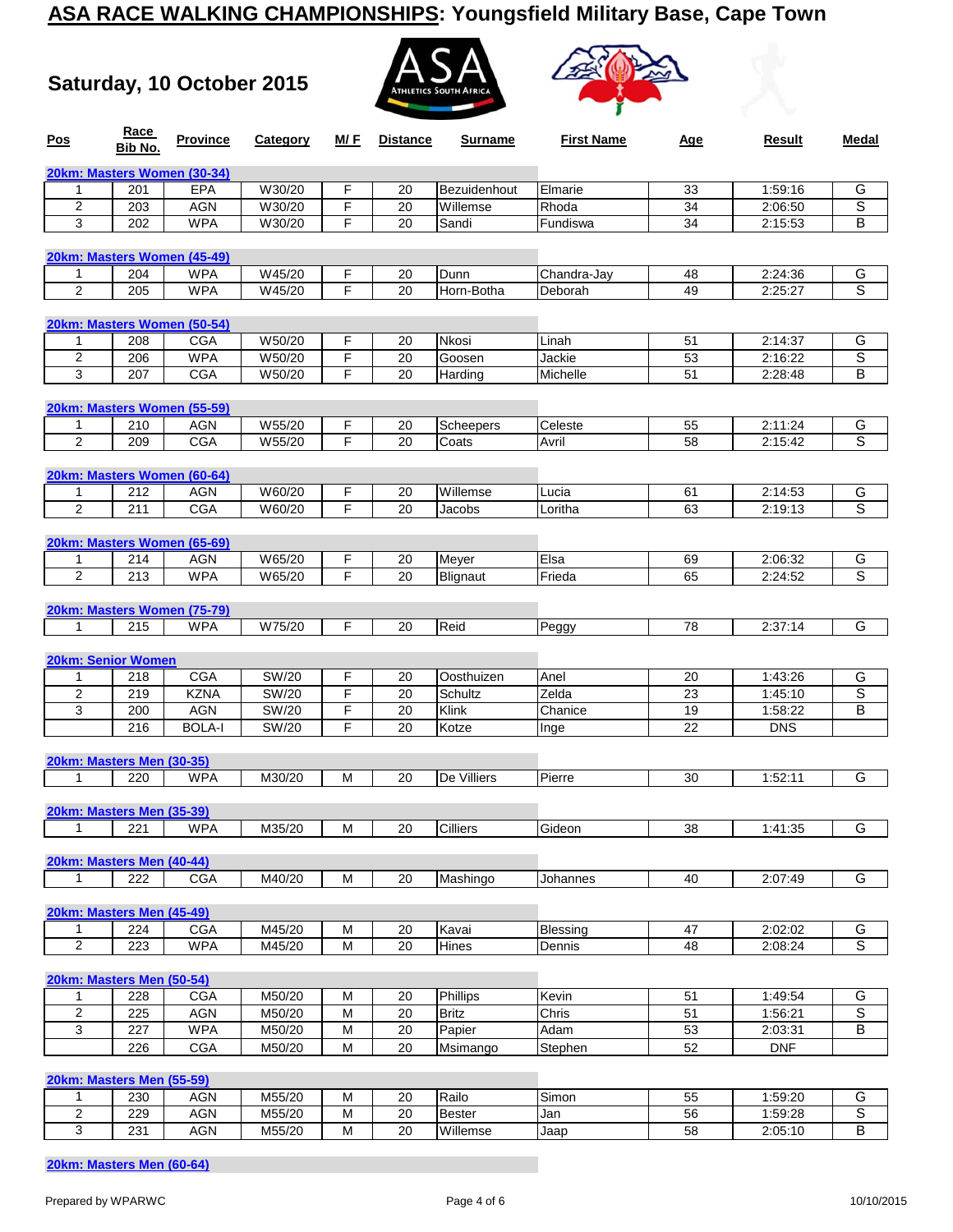**Saturday, 10 October 2015**





| <b>Pos</b>                    | Race<br>Bib No.         | <b>Province</b>                       | Category       | M/F    | <b>Distance</b> | <b>Surname</b> | <b>First Name</b> | <u>Age</u>          | Result             | Medal          |
|-------------------------------|-------------------------|---------------------------------------|----------------|--------|-----------------|----------------|-------------------|---------------------|--------------------|----------------|
| 1                             | 232                     | <b>AGN</b>                            | M60/20         | М      | 20              | Callaghan      | Christopher       | 62                  | 2:12:02            | G              |
| $\overline{2}$                | 233                     | <b>WPA</b>                            | M60/20         | M      | 20              | Child          | John              | 64                  | 2:16:42            | $\overline{s}$ |
| 20km: Masters Men (65-69)     |                         |                                       |                |        |                 |                |                   |                     |                    |                |
| 1                             | 236                     | <b>WPA</b>                            | M65/20         | M      | 20              | Wonfor         | Patrick           | 69                  | 2:16:41            | G              |
| 2                             | 234                     | <b>WPA</b>                            | M65/20         | M      | 20              | Hart           | Walter            | 65                  | 2:24:20            | S              |
|                               | 235                     | <b>AGN</b>                            | M65/20         | M      | 20              | Pentz          | Ben               | 65                  | DQ                 |                |
| 20km: Masters Men (70-74)     |                         |                                       |                |        |                 |                |                   |                     |                    |                |
| 1                             | 238                     | <b>AGN</b>                            | M70/20         | M      | 20              | Van den Raad   | Gerard            | 71                  | 2:15:53            | G              |
| 2                             | 237                     | <b>WPA</b>                            | M70/20         | M      | 20              | Aver           | <b>Brian</b>      | 71                  | 2:22:47            | S              |
| 20km: Masters Men (75-80)     |                         |                                       |                |        |                 |                |                   |                     |                    |                |
| $\mathbf{1}$                  | 239                     | <b>WPA</b>                            | M75/20         | M      | 20              | Spencer        | Jurgen            | 75                  | 2:08:49            | G              |
| 20km: Senior Men              |                         |                                       |                |        |                 |                |                   |                     |                    |                |
| 1                             | 250                     | <b>CGA</b>                            | SM/20          | M      | 20              | Shange         | Lebogang          | 25                  | 1:30:59            | G              |
| 2                             | 247                     | <b>KZNA</b>                           | SM/20          | M      | 20              | Ndebele        | Sizwe             | 21                  | 1:31:13            | $\mathbb S$    |
| 3                             |                         |                                       |                |        |                 |                |                   |                     |                    | B              |
| 4                             | 245<br>242              | <b>AFS</b><br><b>KZNA</b>             | SM/20<br>SM/20 | M<br>M | 20<br>20        | Mthembi        | Chauque           | 22<br>24            | 1:32:28<br>1:34:26 |                |
|                               |                         |                                       |                |        |                 | Mahlangu       | Aaron             |                     |                    |                |
| 5                             | 248                     | <b>WPA</b>                            | SM/20          | M      | 20              | Nel            | Armond            | 25                  | 1:35:40            |                |
| 6                             | 246                     | <b>AGN</b>                            | SM/20          | M      | 20              | Mundell        | Marc              | 32                  | 1:39:35            |                |
| $\overline{\mathcal{I}}$      | 243                     | CGA                                   | SM/20          | M      | 20              | Mamarama       | Moeketsi          | $\overline{21}$     | 1:40:08            |                |
| 8                             | 241                     | <b>AGN</b>                            | SM/20          | M      | 20              | Mahlangu       | Sipho             | 32                  | 1:46:31            |                |
| 9                             | 244                     | <b>CGA</b>                            | SM/20          | M      | 20              | Mavunda        | Mduduzi           | 21                  | 1:48:22            |                |
| 10                            | 249                     | CGA                                   | SM/20          | M      | 20              | Ntoane         | Ntoane (Papi)     | 20                  | 1:48:23            |                |
| 11                            | 240                     | <b>AGN</b>                            | SM/20          | M      | 20              | Lumkwana       | Thando            | 27                  | 1:49:12            |                |
| <b>30km: Senior Women</b>     |                         |                                       |                |        |                 |                |                   |                     |                    |                |
| 1                             | 301                     | KZNA-I                                | SW/30          | F      | 30              | Le Roux        | Natalie           | 33                  | 2:46:48            | G              |
| 2                             | 303                     | <b>AGN</b>                            | SW/30          | F      | 30              | Steenkamp      | Sandra            | 55                  | 2:57:10            | $\overline{s}$ |
| 3                             | 302                     | <b>CGA</b>                            | SW/30          | F      | 30              | Shabala        | Rose              | 22                  | 3:21:02            | В              |
| <b>50km: Senior Men</b>       |                         |                                       |                |        |                 |                |                   |                     |                    |                |
| 1                             | 505                     | <b>CGA</b>                            | SM/50          | M      | 50              | Molise         | Lewis             | 27                  | 4:33:55            | G              |
| 2                             | 504                     | <b>AGN</b>                            | SM/50          | M      | 50              | Mnisi          | Mtunzi            | 26                  | 4:38:01            | $\overline{s}$ |
| 3                             | 506                     | <b>KZNA</b>                           | SM/50          | M      | 50              | Ntombela       | Lindokuhle        | 22                  | 4:51:36            | В              |
| $\overline{\mathbf{4}}$       | 507                     | <b>KZNA</b>                           | SM/50          | M      | 50              | Qhangiso       | Thembile          | 48                  | 4:52:20            |                |
| 5                             | 503                     | <b>KZNA</b>                           | SM/50          | M      | 50              | Khanyile       | Nhlanlha          | 44                  | 5:05:05            |                |
| 6                             | 501                     | <b>WPA</b>                            | SM/50          | м      | 50              | Aracena        | Stefano           | 32                  | 5:41:00            |                |
|                               | 508                     | AMPU-I                                | SM/50          | М      | 50              | Vilakazi       | Martin            | 29                  | <b>DQ</b>          |                |
| <b>PROVINCIAL MEDAL TABLE</b> |                         |                                       |                |        | Gold            | Silver         | <b>Bronze</b>     | <b>Total Medals</b> |                    |                |
| 1                             |                         | <b>Central Gauteng Athletics</b>      |                |        | 17              | 10             | 6                 | 33                  |                    |                |
| $\overline{2}$                |                         | <b>Western Province Athletics</b>     |                |        | 11              | 12             | 8                 | 31                  |                    |                |
| 3                             |                         |                                       |                |        |                 |                |                   |                     |                    |                |
|                               |                         | <b>Athletics Gauteng North</b>        |                |        | 11              | 11             | 4                 | 26                  |                    |                |
| 4                             |                         | <b>Athletics South West Districts</b> |                |        | 4               | 1              | 3                 | 8                   |                    |                |
| 5                             | <b>Boland Athletics</b> |                                       |                |        | 3               | 1              | 0                 | 4                   |                    |                |
| 6                             |                         | Kwazulu Natal Athletics               |                |        | $\mathbf{1}$    | $\overline{c}$ | $\overline{2}$    | 5                   |                    |                |
| $\overline{7}$                |                         | Kwazulu Natal Athletics Indiv.        |                |        | $\mathbf{1}$    | $\mathbf 0$    | $\mathbf{1}$      | $\overline{2}$      |                    |                |
| 8                             |                         | <b>Eastern Province Athletics</b>     |                |        | $\mathbf{1}$    | $\mathbf 0$    | 0                 | $\mathbf{1}$        |                    |                |
| 9                             |                         | <b>Athletics Free State</b>           |                |        | 0               | 1              | $\mathbf{1}$      | 2                   |                    |                |
| 10                            | Boland Indiv.           |                                       |                |        | $\mathbf 0$     | $\mathbf{1}$   | 0                 | $\mathbf{1}$        |                    |                |
| 11                            |                         | <b>Athletics Central North West</b>   |                |        | $\mathbf 0$     | $\mathbf 0$    | 2                 | $\mathbf{2}$        |                    |                |
| 12                            | WPA Indiv.              |                                       |                |        | $\mathbf 0$     | $\mathbf 0$    | $\mathbf{1}$      | $\mathbf{1}$        |                    |                |
| 13                            | CGA Indiv.              |                                       |                |        | $\mathbf 0$     | $\mathbf 0$    | 0                 | $\mathbf 0$         |                    |                |

49 39 28 116

Athletics Maphumalanga 0 0 0 0